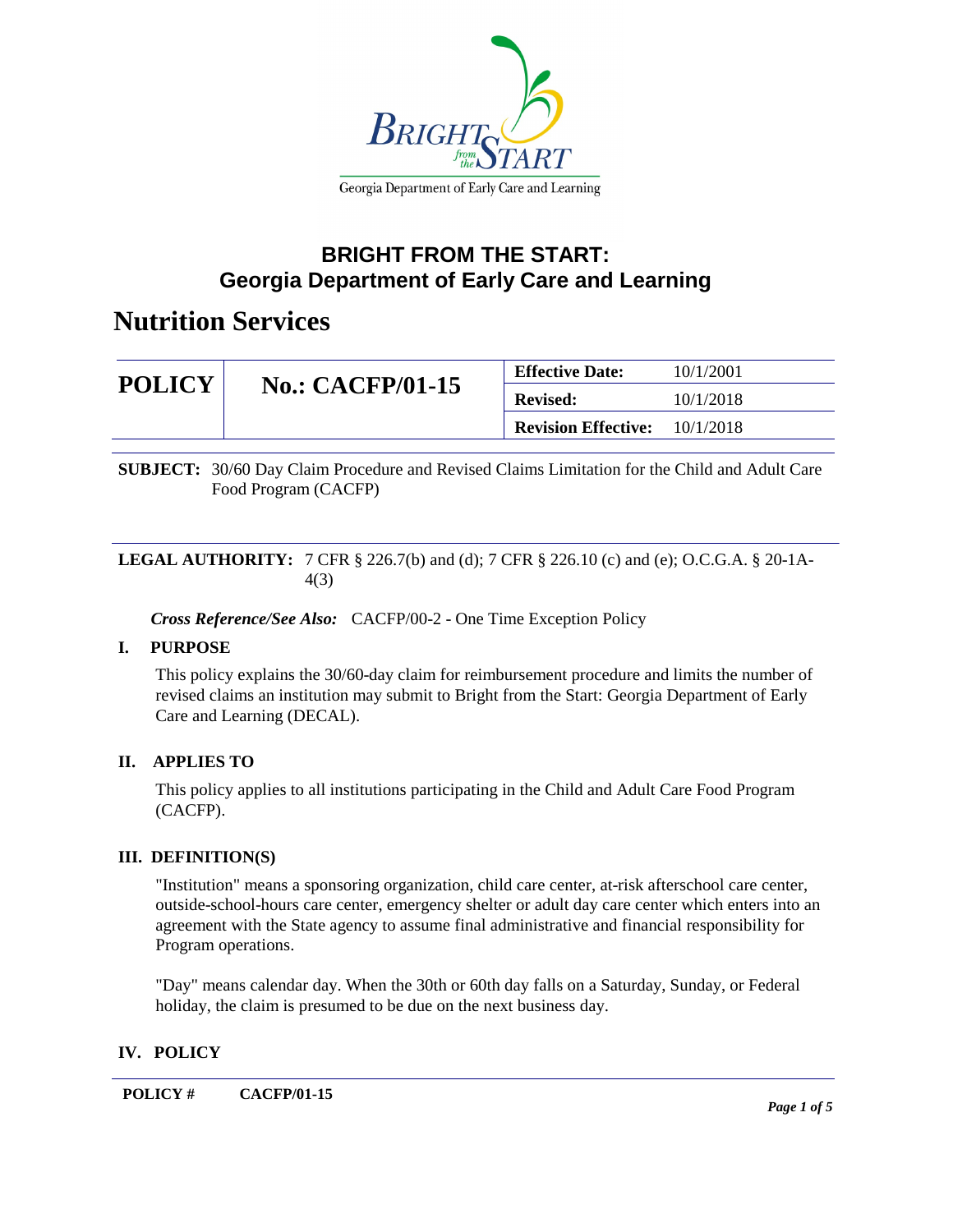| <b>POLICY</b> | <b>No.: CACFP/01-15</b> | <b>Effective Date:</b>     | 10/1/2001 |
|---------------|-------------------------|----------------------------|-----------|
|               |                         | <b>Revised:</b>            | 10/1/2018 |
|               |                         | <b>Revision Effective:</b> | 10/1/2018 |

It is DECAL's policy to maintain an effective financial management system for the CACFP. To maintain an efficient system for processing claims for reimbursement, DECAL will enforce a 30/60-day timeframe for submitting original and revised claims for reimbursement. As such, institutions must submit an original claim within 30 calendar days to DECAL. No more than two (2) revisions may be submitted within 60 calendar days following the end of the claiming month.

As previously mentioned, DECAL will limit the number of revised claims that institutions may submit for reimbursement. Institutions will be permitted to submit up to two (2) revised claims in addition to, but only after, submitting an original claim to DECAL. Downward adjustments (changes made to a claim resulting in a lower reimbursement than the reimbursement of the original claim submitted) may be made at any time during the 60-day period. Downward adjustments submitted beyond the 60-day period are considered noncompliant and institutions must submit a written explanation to DECAL's Finance Division.

Once an original claim has been revised twice, no additional revisions will be allowed unless those revisions resulted in a downward adjustment (supported by a required written explanation) or were from a DECAL review, audit, or independent audit. Revisions made following a DECAL review, audit or independent audit are not counted towards the total of two (2) claim revisions that institutions are allotted.

When Claim Adjustments and Exceptions after 60 Days Are Otherwise Acceptable

Below are the situations in which an institution may request or may be asked to submit an original or revised claim after the 60-day deadline. There is no limit to the number of adjustments or exceptions available for the following situations.

- Late claims when the reason resulted from circumstances beyond the institution's control (e.g. a natural disaster, fire, flood, vandalism of records and serious illness or injury of the person responsible for submitting the report)
- Adjustments from audits or DECAL reviews
- Adjustments initiated by DECAL

When Claim Adjustments and Exceptions after 60 Days Are Noncompliant

Below are the situations in which institutions are deemed out of compliance with the 60-day claim submission deadline. In the first two situations, the institution must submit the revised claim(s) for adjustment. However, in the third situation, the institution may request an exception to submit or revise a claim. To be clear, such an exception if granted, would cure the institution's noncompliance precipitated by the tardy claim submission.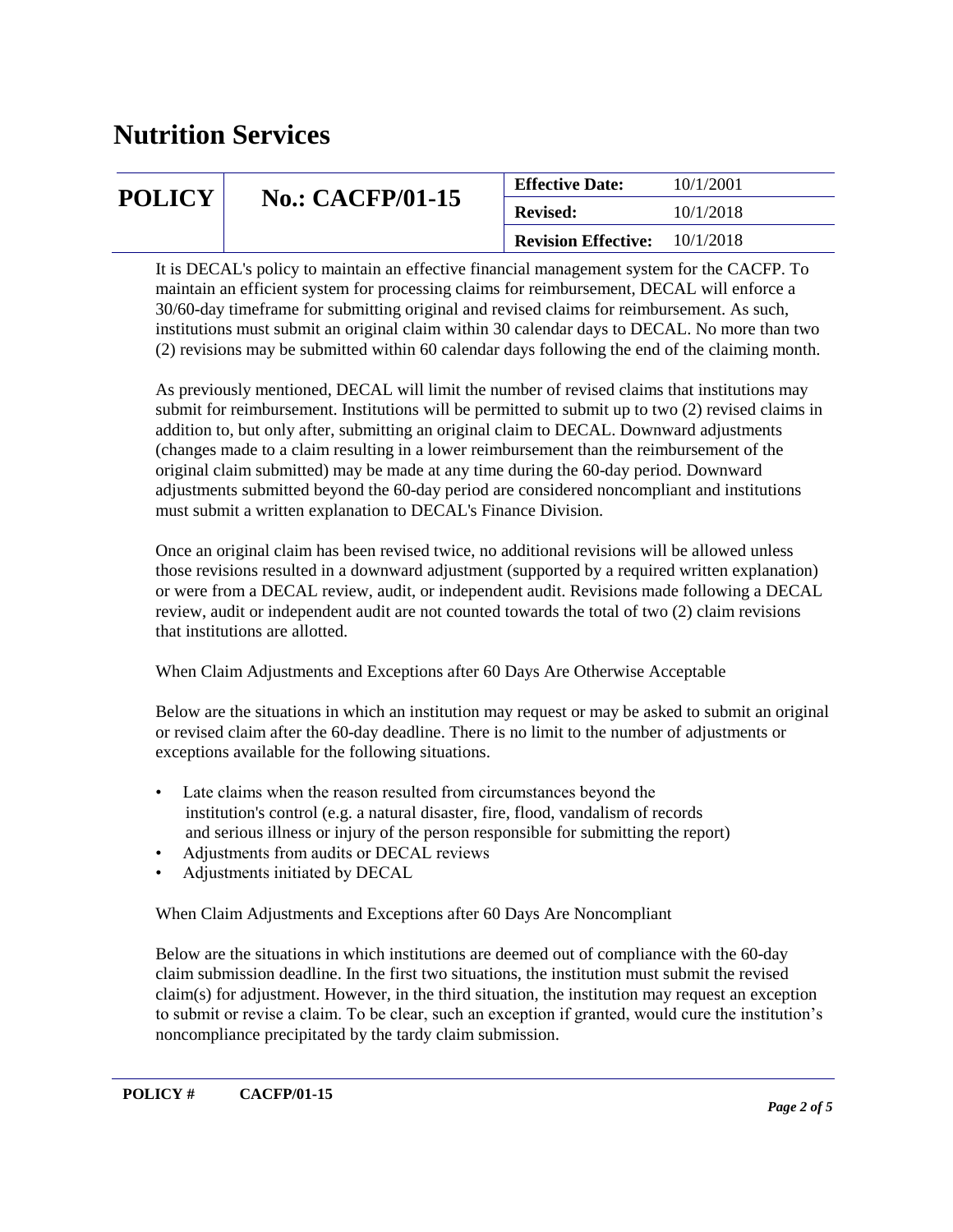| <b>POLICY</b> | <b>No.: CACFP/01-15</b>                                                      | <b>Effective Date:</b>               | 10/1/2001 |
|---------------|------------------------------------------------------------------------------|--------------------------------------|-----------|
|               |                                                                              | <b>Revised:</b>                      | 10/1/2018 |
|               |                                                                              | <b>Revision Effective:</b> 10/1/2018 |           |
| $\bullet$     | Decrease in reimbursement (requires a written explanation if being submitted |                                      |           |

- beyond 60-days and a written corrective action plan for repeated requests) • No change in reimbursement (requires a written explanation if being submitted
	- beyond 60-days and a written corrective action plan for repeated requests)
- One-time exception every 36 months for one monthly original or revised claim (submitted beyond 60 days) that results in increased reimbursement when the tardiness is due to reasons within the institution's control. This exception requires both a written explanation and a written corrective action plan. For additional information on one-time exceptions, please see DECAL Policy No. CACFP/00-2 - One-Time Exception Policy, http://www.decal.ga.gov/CACFP/Policies.aspx.

Claims not postmarked and/or submitted within (60) calendar days following the end of the claiming month, shall not be paid with Program funds unless FNS determines that an exception should be granted or is otherwise authorized by FNS.  $[2 \text{ CFR } \frac{226.10(e)}{e}]$ . When the 60th day falls on a Saturday, Sunday, or Federal holiday, the claim is due on the next business day.

Late Claims When the Reason Resulted from Circumstances beyond the Institution's/Sponsor's Control

An institution may request as many exceptions as needed for failing to submit or failing to revise a claim(s) within the 60-day deadline when the reason for the tardiness resulted from circumstances beyond the institution's control. Such situations include, but are not limited to, a natural disaster, fire, flood, vandalism of records, and serious illness or injury of the person responsible for submitting the report. In situations like these, the institution may request an exception for one or more monthly claims.

Under these circumstances, the institution must submit to DECAL a written explanation describing the events and circumstances that prevented compliance with the claim submission requirements. The request must be written in sufficient detail to enable DECAL and USDA's Southeast Regional Office (SERO) to make a fair decision. If DECAL deems that the institution's request warrants consideration, it will submit the exception request to USDA SERO. The institution must maintain sufficient documentation to support the request.

Note: Institutions may appeal DECAL's decision not to forward a late or revised claim to USDA SERO for exception consideration  $\S226.6(k)(2)(x)$ ]. However, a USDA SERO decision to deny the use of any exception is not appealable.

Suggestion to Sponsoring Organizations

DECAL encourages sponsoring organizations to submit their original claims for reimbursement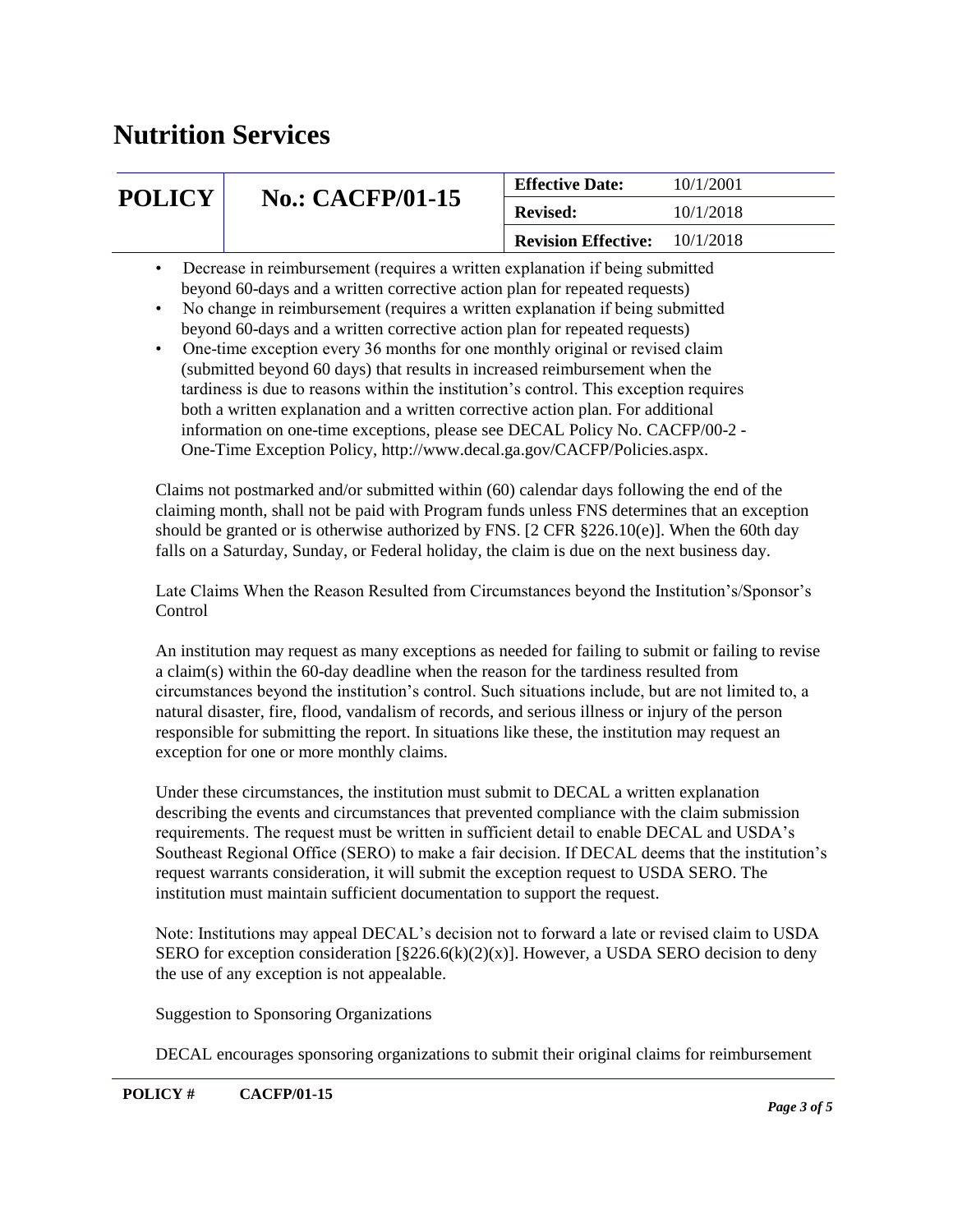| <b>POLICY</b><br><b>No.: CACFP/01-15</b> |  | <b>Effective Date:</b> | 10/1/2001 |
|------------------------------------------|--|------------------------|-----------|
|                                          |  | <b>Revised:</b>        | 10/1/2018 |
| <b>Revision Effective:</b><br>10/1/2018  |  |                        |           |

by the 15th of each month or sooner. DECAL also recommends sponsors instruct their facilities to submit their claim information by the 5th of each month or sooner, in order for the sponsor to submit a timely original claim to DECAL.

#### **V. PROCEDURE(S)**

Submitting an Original Claim for Reimbursement (30-days)

Institutions must submit claims for reimbursement in the GA ATLAS web-based system (by selecting "add original claim") to receive reimbursement for meals served during the claiming month. A complete and substantially accurate original claim must be submitted within 30 calendar days following the end of the claiming month. Once an original claim is submitted to DECAL, it cannot be edited further before processing. DECAL's Finance Division will process the claim and transmit any reimbursement to the institution by an electronic funds transfer to the institution's designated checking account. If an institution submits an original claim after the 30 day deadline, the claim will be suspended and remain unpaid until the institution submits a written corrective action plan to the Finance Division.

Submitting Revised Claim(s) for Reimbursement (60-days)

After an institution has submitted an original claim for reimbursement within (30) calendar days following the end of the claiming month, it will have up to two (2) opportunities to revise the original claim within the 30/60-day timeframe.

The revision(s) to the original claim must be submitted through the GA ATLAS web-based system within (60) calendar days following the end of the claiming month.

Institutions must select "add original claim" on the web-based system and the system will automatically label the claim as a revision for the claim month selected. Additional revisions beyond the second revision will not be accepted by GA ATLAS, unless the additional revisions resulted from a DECAL review, audit, or independent audit.

Since institutions are limited to submitting two (2) revised claims, institutions must ensure that the original claim contains the most complete and accurate claim information before submitting it via GA ATLAS. Revisions made following the review(s)/audit(s) are not counted towards the two (2) claim revisions institutions are allowed. In this situation, the reviewer/auditor will submit review/audit revisions to the DECAL's Finance Division for processing.

Claims not postmarked and/or submitted within (60) calendar days following the end of the claiming month, shall not be paid with Program funds unless FNS determines that an exception